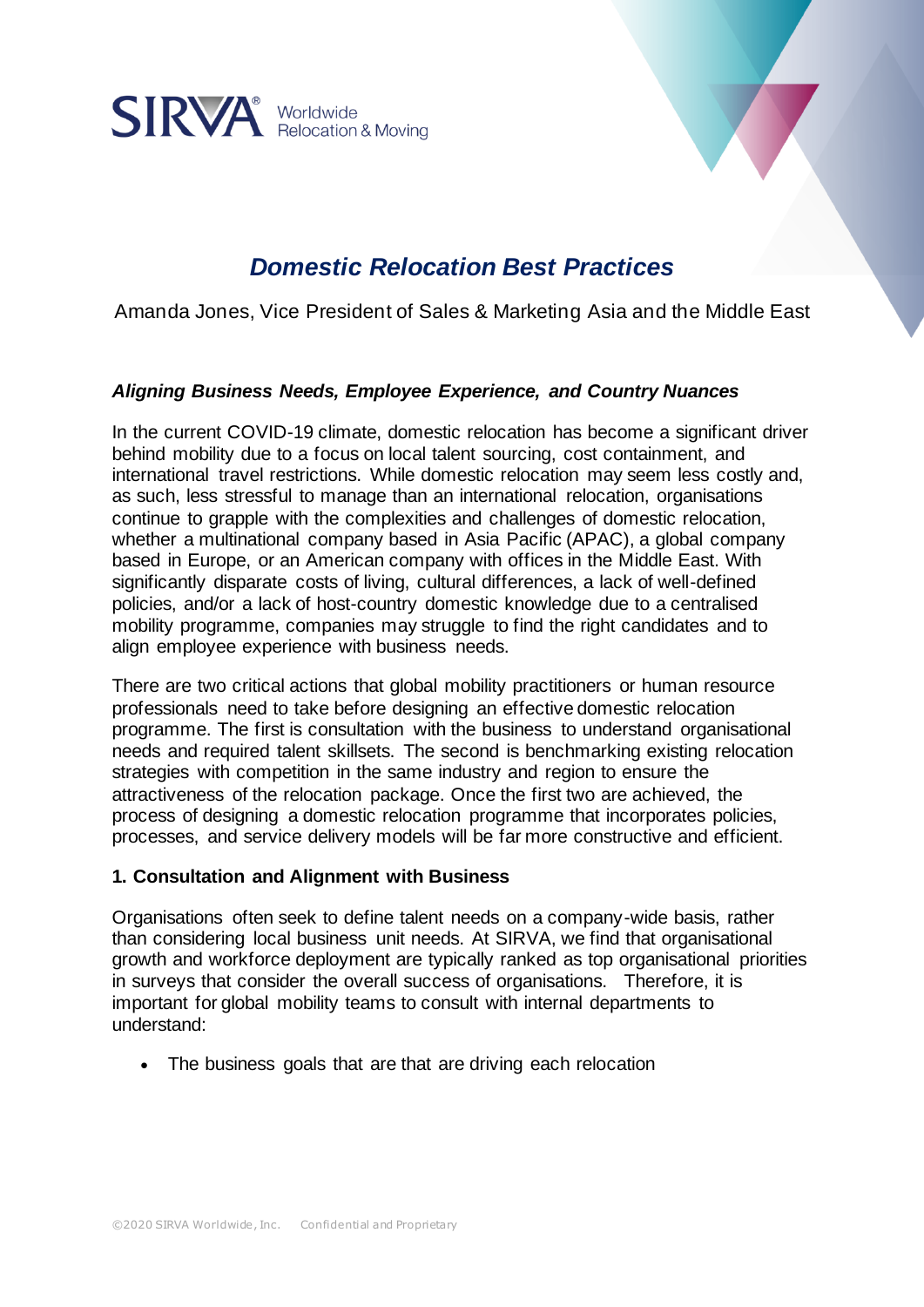- Which key strategic roles are required
- Key skillsets that are required for each role
- How a successful relocation will be defined

As with many organisational structures, global mobility could be managed in two ways: a centralised structure (which is managed from a single location – often from the organisation's headquarters) or a decentralised structure (with decision makers in multiple locations/regions). If utilising a centralised structure, global mobility teams face the challenge of being aware of cultural and geographical differences in varying countries (and locations within those countries) that could impact mobility.

# **In an intra-India move, the country's broad ethnic and linguistic diversity, and differences in educational structures and housing practices can make an employee feel as though s/he is relocating to a completely different country.**

For instance, while some destination services may not be needed for an intracountry move within the United States, they may very well be needed in an intra-India move, as the country's broad ethnic and linguistic diversity, and differences in educational structures and housing practices can make an employee feel as though s/he is relocating to a completely different country. There is no one-size-fits-all solution for any intra-country relocation, thus it is important to consider:

- **Perception of the relocation programme:** Perceptions of relocation (how it should be defined, what it should consist of, and the level of support provided) can vary from country to country, so it is important to understand regional and cultural norms and expectations – along with company and employee goals and expectations.
- **The interest level of local talent:** If the new location presents significant challenges for or changes to employees – regarding cost of living, housing availability, access to amenities, or security risks – organisations may need to consider enticing employees with increased relocation support or compensation.
- **Relationships with local stakeholders**:If utilising a centralised mobility management structure, it is particularly important to define and formalise clear roles and responsibilities with global teams, utilise local expertise, and identify any potential challenges.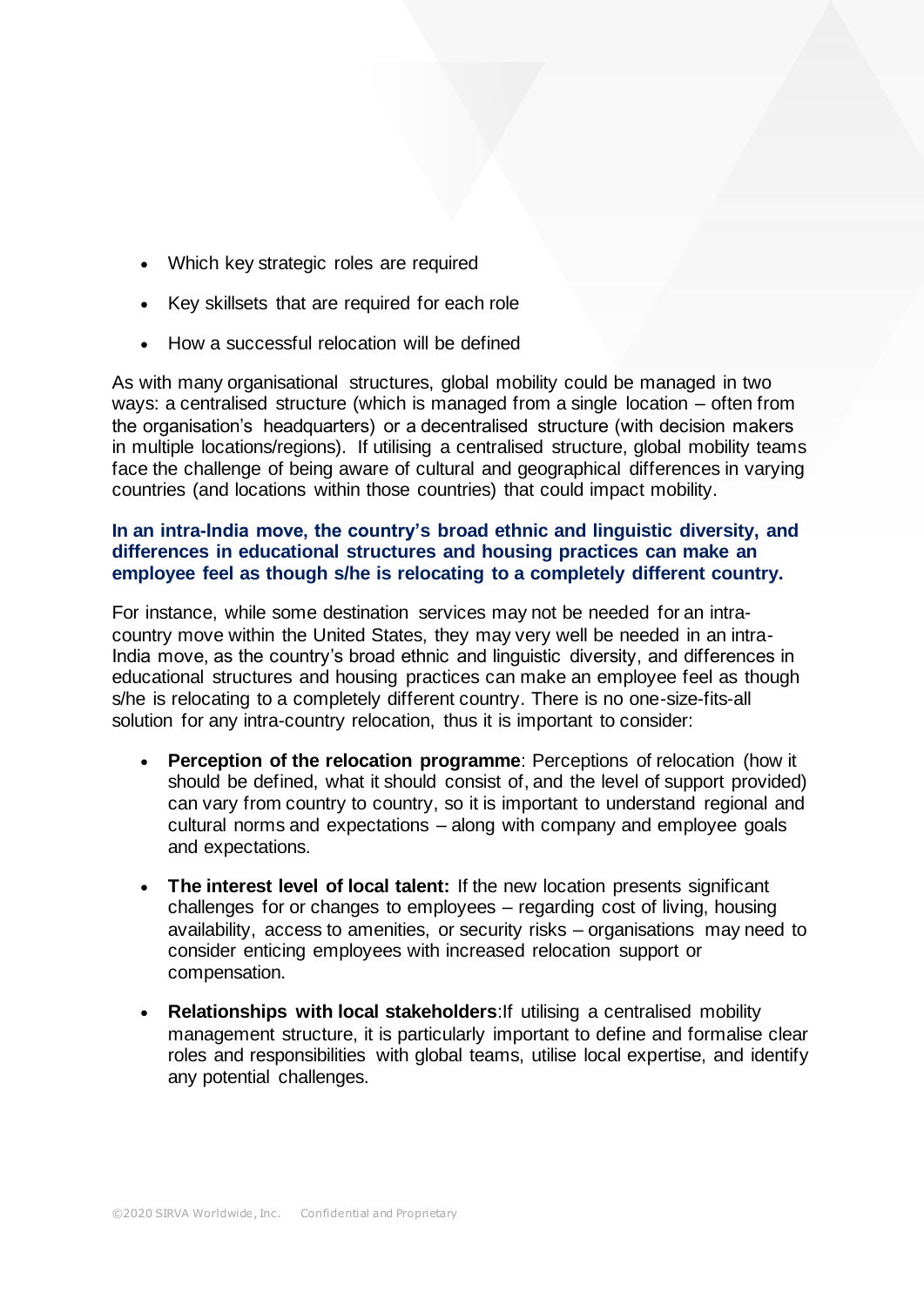• **Decision-maker buy-in:** Particularly important if utilising a centralised management model, securing localised stakeholder support of and adherence to the mobility programme framework helps to ensure that processes run more smoothly. By incorporating local expertise when planning the mobility programme, stakeholder buy-in is more readily obtained and troubleshooting ahead of time can be achieved, versus the need for reactive responses to challenges after they've already occurred.

# **2. Relocation Benefits Benchmark**

Benchmarking a domestic relocation programme is a good way to assess how it stacks up against other organisations and is also a critical step in identifying what relocation strategies work best for varying desired talent profiles. A set of benchmarking metrics can be established by considering:

- Best practices and average cost benefits
- Competitors within the same industry
- Companies with a comparable number of annual relocations

When working with a relocation management company (RMC) to establish benchmarking metrics, clients benefit from that provider's years of experience and knowledge regarding the nuances of varying global locations. For example, there is a vast difference when comparing a Chinese multinational company's (MNC's) domestic programme to another country's relocation benefits. In China, access to reputable public schools is dependent on [an employee's hukou system](https://www.amcham-shanghai.org/en/fast-answers) and municipal residency, which would be a critical element to consider when domestically relocating an employee from a third-tier city to a first-tier city, or vice versa. These regional nuances exist regarding mobility components in many countries; RMCs with a wide global reach and extensive experience can offer valuable guidance on the differences – and innovative solutions – when benchmarking standards must be met.

**There is a vast difference when comparing a Chinese multinational company's (MNC's) domestic programme to another country's relocation benefits. In China, access to reputable public schools is dependent on [an employee's](https://www.amcham-shanghai.org/en/fast-answers)  [hukou system](https://www.amcham-shanghai.org/en/fast-answers) and municipal residency, which would be a critical element to consider when domestically relocating an employee from a third-tier city to a first-tier city, or vice versa.**

#### **Domestic Relocation Programme Design**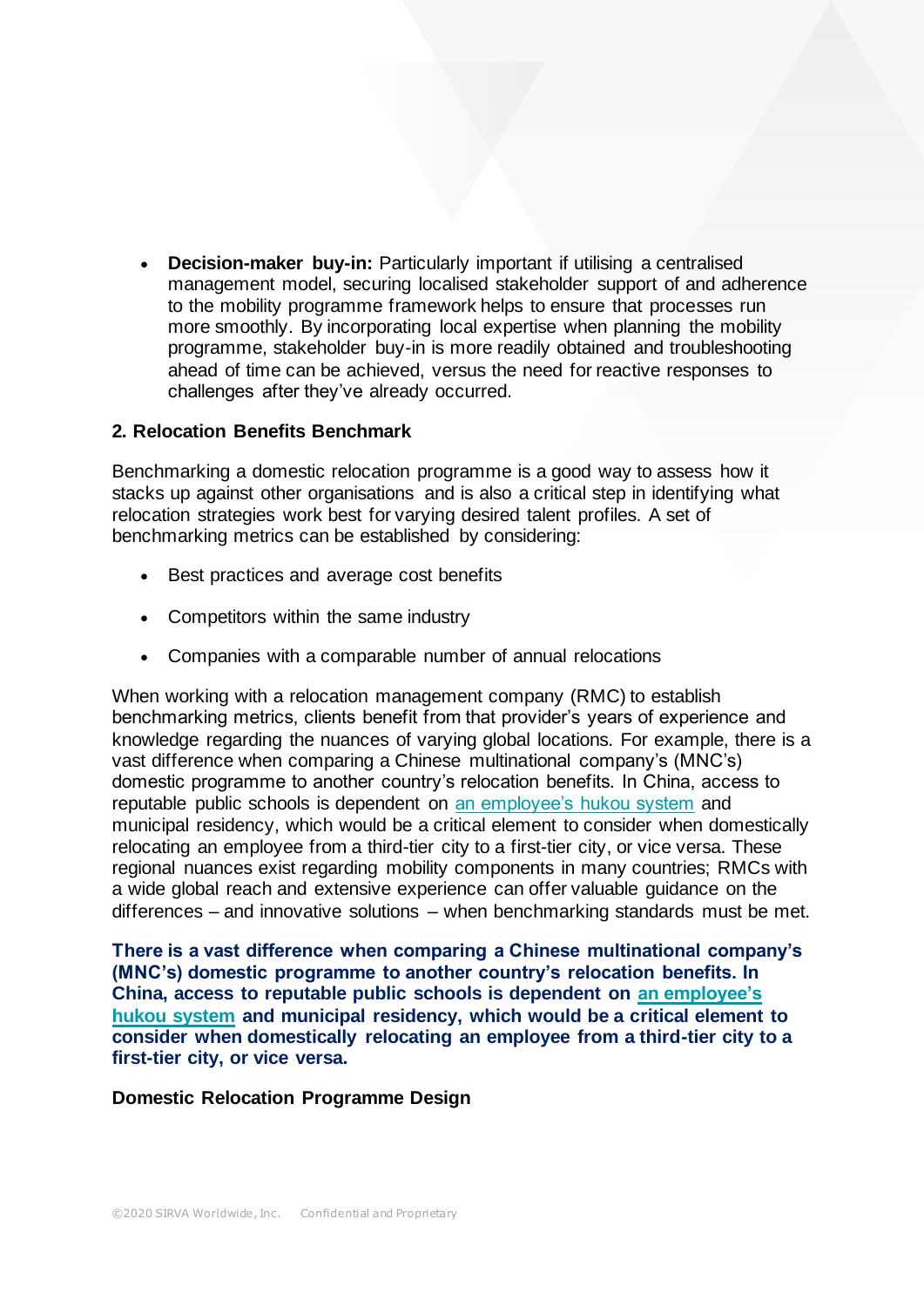The design of domestic relocation programmes incorporates policies and processes that support a range of move types. A successful programme should address both the needs of the business and the relocating employee by including flexibility in the nature, level, and delivery of support. There are many ways to address flexibility; one way includes leveraging a core-flex mobility programme for a domestic relocation, which includes flexible components in conjunction with a core set of services that are provided to all employees within a group or move type. As one example, a global company, which has a decentralised mobility team in India, created a domestic policy that allows employees to choose between temporary living (15-30 days) or a security deposit after identifying that different employee profiles preferred different accommodation benefits. This flexible component has proven not only to improve the employee experience but also to strengthen talent retention.

Areas to consider during the design phase include:

- Identifying criteria for service differentiation, such as grade level, family size, and talent scarcity on location
- Assessing potential relocation challenges for a particular assignee or origin/destination (e.g. in India, rental properties are not centrally listed and the market moves extremely fast, making destination services support critical to navigating the home-finding process quickly; in Germany, new property addresses must be registered within 14 days to be compliant with tax authorities).
- Clarifying who is responsible for any tax liability:Year-end tax reporting and how to capture all associated costs related to the transfer is important even for domestic transfers, as in most jurisdictions relocation support is deemed a benefit in kind and is subject to employment tax rules.In the UK, there can be tax relief for the employee on the first £8,000 of eligible relocation benefits. For small or moderate move types, companies have taken to giving a lump sum of £8,000 to company-sponsored transfers.Unless detailed reporting is captured for this amount through P11D and PSA reporting, the whole amount could attract full tax liability as only eligible expenses fall within the exemption, so careful thought needs to be given as to how all relocation costs are monitored and captured, including sundry employee expenses. End-of-year reporting is a key requirement for domestic moves, as is guidance in policy regarding who will be responsible for bearing the cost of any tax liability.
- [Building a policy framework with flexibility](https://www.sirva.com/learning-center/blog/2020/08/13/is-your-core-flex-mobility-program-too-flexible-or-not-flexible-enough) to remove barriers to relocation